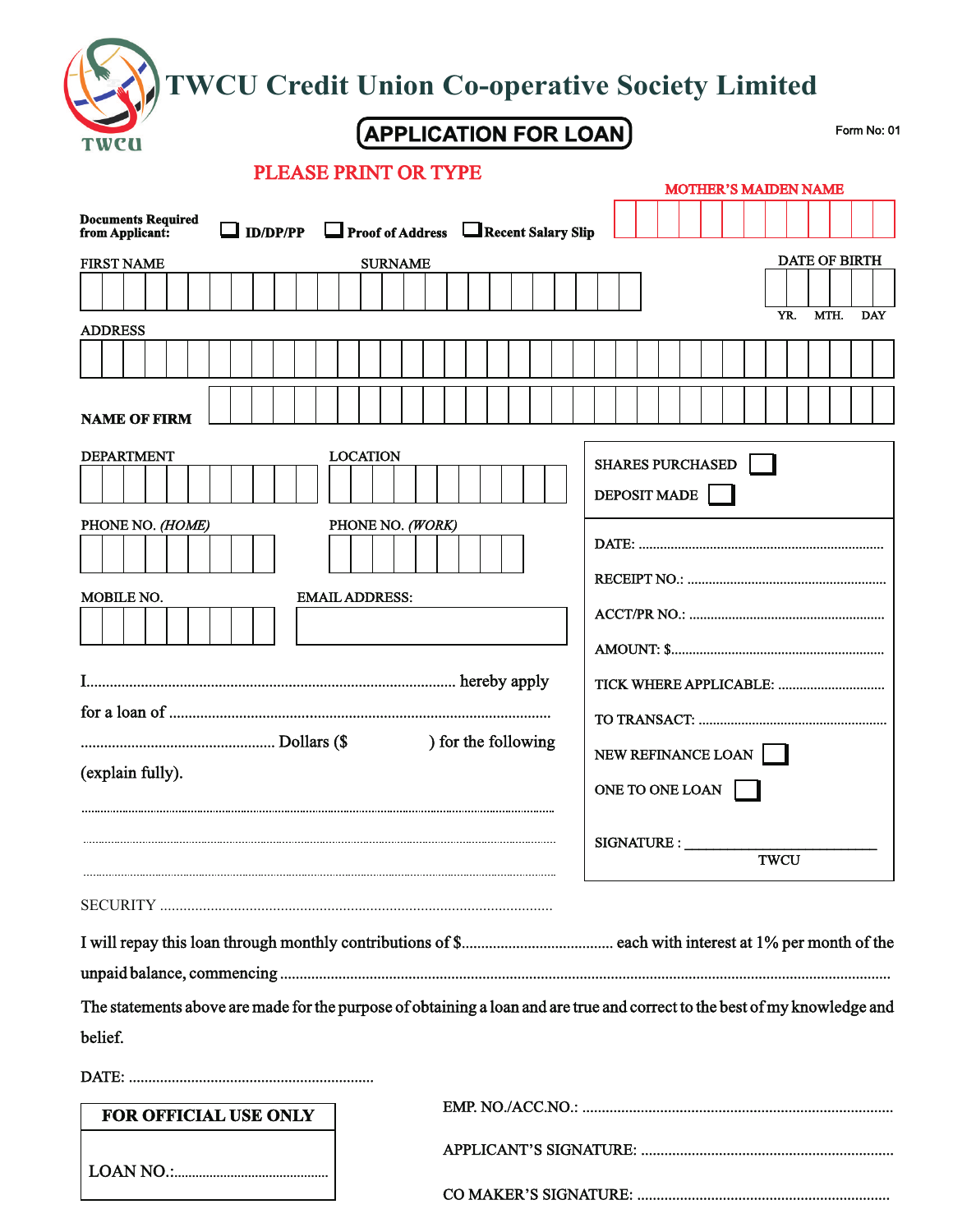#### **FOR OFFICIAL USE ONLY**

| Balance as at                                                | <b>SHARES</b><br><b>DEPOSITS</b>    | <b>ORDINARY</b><br><b>LOAN</b> | H.P.<br><b>LOAN</b> | H.P.<br><b>MORTGAGE</b><br><b>CAR LOAN</b><br><b>LOAN</b> | <b>LINK</b>    | <b>FIXED</b><br><b>DEPOSITS</b> |  |  |  |
|--------------------------------------------------------------|-------------------------------------|--------------------------------|---------------------|-----------------------------------------------------------|----------------|---------------------------------|--|--|--|
| Mthly Remittances/                                           |                                     |                                |                     |                                                           |                |                                 |  |  |  |
|                                                              |                                     |                                |                     |                                                           |                |                                 |  |  |  |
|                                                              |                                     |                                |                     |                                                           |                |                                 |  |  |  |
| Has the applicant been repaying loan according to agreement? |                                     |                                |                     | <b>YES</b>                                                | N <sub>O</sub> |                                 |  |  |  |
|                                                              |                                     |                                |                     |                                                           |                |                                 |  |  |  |
|                                                              |                                     |                                |                     |                                                           |                |                                 |  |  |  |
|                                                              |                                     |                                |                     |                                                           |                |                                 |  |  |  |
| 1.                                                           |                                     |                                |                     |                                                           |                |                                 |  |  |  |
|                                                              |                                     |                                |                     |                                                           |                |                                 |  |  |  |
| Payment disbursed as follows:                                |                                     |                                |                     |                                                           |                |                                 |  |  |  |
| To Shares                                                    |                                     |                                |                     |                                                           |                |                                 |  |  |  |
|                                                              |                                     |                                |                     |                                                           |                |                                 |  |  |  |
|                                                              |                                     |                                |                     |                                                           |                |                                 |  |  |  |
|                                                              |                                     |                                |                     |                                                           |                |                                 |  |  |  |
|                                                              |                                     |                                |                     |                                                           |                |                                 |  |  |  |
| To Other                                                     |                                     |                                |                     |                                                           |                |                                 |  |  |  |
|                                                              |                                     | <b>APPROVAL BY TREASURER</b>   |                     |                                                           |                |                                 |  |  |  |
|                                                              |                                     |                                |                     |                                                           |                |                                 |  |  |  |
|                                                              |                                     |                                |                     |                                                           |                |                                 |  |  |  |
|                                                              |                                     |                                |                     |                                                           |                |                                 |  |  |  |
|                                                              | <b>APPROVAL BY CREDIT COMMITTEE</b> |                                |                     |                                                           |                |                                 |  |  |  |
|                                                              |                                     |                                |                     |                                                           |                |                                 |  |  |  |
|                                                              |                                     |                                |                     |                                                           |                |                                 |  |  |  |
|                                                              |                                     |                                |                     |                                                           |                |                                 |  |  |  |

 $\bullet$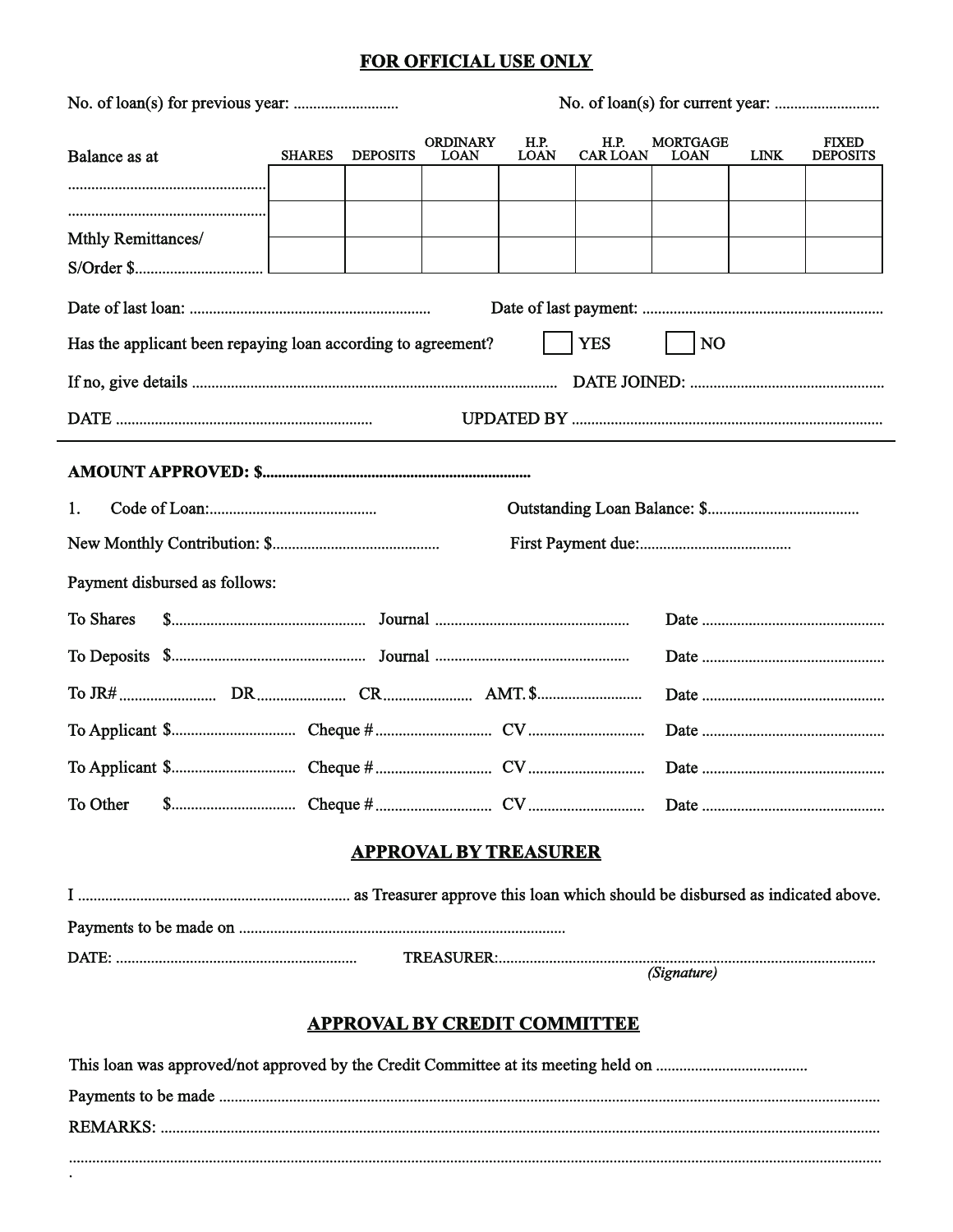### **CREDIT COMMITTEE**

| (Chairman)                                                                    | (Secretary)                                                                                                                       | (Member)    | (Member)                                                                                                                                                                                                                                                                                                                                                                                                                                                            |
|-------------------------------------------------------------------------------|-----------------------------------------------------------------------------------------------------------------------------------|-------------|---------------------------------------------------------------------------------------------------------------------------------------------------------------------------------------------------------------------------------------------------------------------------------------------------------------------------------------------------------------------------------------------------------------------------------------------------------------------|
| (Member)                                                                      | <b>BOARD OF DIRECTORS</b>                                                                                                         |             |                                                                                                                                                                                                                                                                                                                                                                                                                                                                     |
| (President)                                                                   | (Vice President)                                                                                                                  | (Treasurer) | (Secretary)                                                                                                                                                                                                                                                                                                                                                                                                                                                         |
| (Member)                                                                      | (Member)                                                                                                                          | (Member)    | (Member)                                                                                                                                                                                                                                                                                                                                                                                                                                                            |
| (Member)                                                                      | (Member)                                                                                                                          | (Member)    | (Member)                                                                                                                                                                                                                                                                                                                                                                                                                                                            |
|                                                                               | <b>SUPERVISORY COMMITTEE</b>                                                                                                      |             |                                                                                                                                                                                                                                                                                                                                                                                                                                                                     |
| (Chairman)                                                                    | (Secretary)<br><b>LOAN NOTE</b>                                                                                                   |             | (Member)                                                                                                                                                                                                                                                                                                                                                                                                                                                            |
| and like amount every month until the full amount has been paid.              |                                                                                                                                   |             | In case of any default in payments as herein agreed the entire balance of this note shall immediately become due and payable, unless excused by the<br>Board of Directors. The member shall be liable for all reasonable COLLECTION and/or LEGAL CHARGES incurred by TWCU Credit Union Co-                                                                                                                                                                          |
| deposits to the payment of the said loan, interest, fines, cost and expenses. | operative Society Limited in the recovery of any unpaid loan balance or any sums payable by virtue of a dishonoured cheque.       |             | I hereby pledge all paid shares, payment on shares or deposits which I now and hereafter may have, to this Credit Union for repayment of this loan<br>together with interest, fines, cost and expenses. I also hereby authorize the treasurer to apply all or any of such paid shares, payment on shares or                                                                                                                                                         |
|                                                                               | Credit Bureaus or other person or Corporation or with whom I/We may have or propose to have financial dealings from time to time. |             | I/We hereby authorize and give consent to TWCU Credit Union Co-operative Society Limited, in receiving and exchanging any financial and other<br>information which it may have in its possession about Me/Us with any of its subsidiaries, agents, third party assignees, other financial institutions,                                                                                                                                                             |
| consequence of the disclosure of the financial information.                   |                                                                                                                                   |             | In addition, I/We also give TWCU Credit Union Co-operative Society Limited, permission to obtain any credit report on My/Our financial position from<br>time to time throughout the duration of any loans being held with the organization. I/We indemnify TWCU Credit Union Co-operative Society Limited<br>against any loss, claims, damages, liabilities, actions and proceedings, legal and or other expense which may be directly and reasonably incurred as a |
|                                                                               |                                                                                                                                   |             |                                                                                                                                                                                                                                                                                                                                                                                                                                                                     |
|                                                                               | balance owing to TWCU Credit Union Co-operative Society Limited from monies due and payable to me based on said termination.      |             |                                                                                                                                                                                                                                                                                                                                                                                                                                                                     |
|                                                                               |                                                                                                                                   |             |                                                                                                                                                                                                                                                                                                                                                                                                                                                                     |
|                                                                               |                                                                                                                                   |             |                                                                                                                                                                                                                                                                                                                                                                                                                                                                     |
|                                                                               |                                                                                                                                   |             |                                                                                                                                                                                                                                                                                                                                                                                                                                                                     |